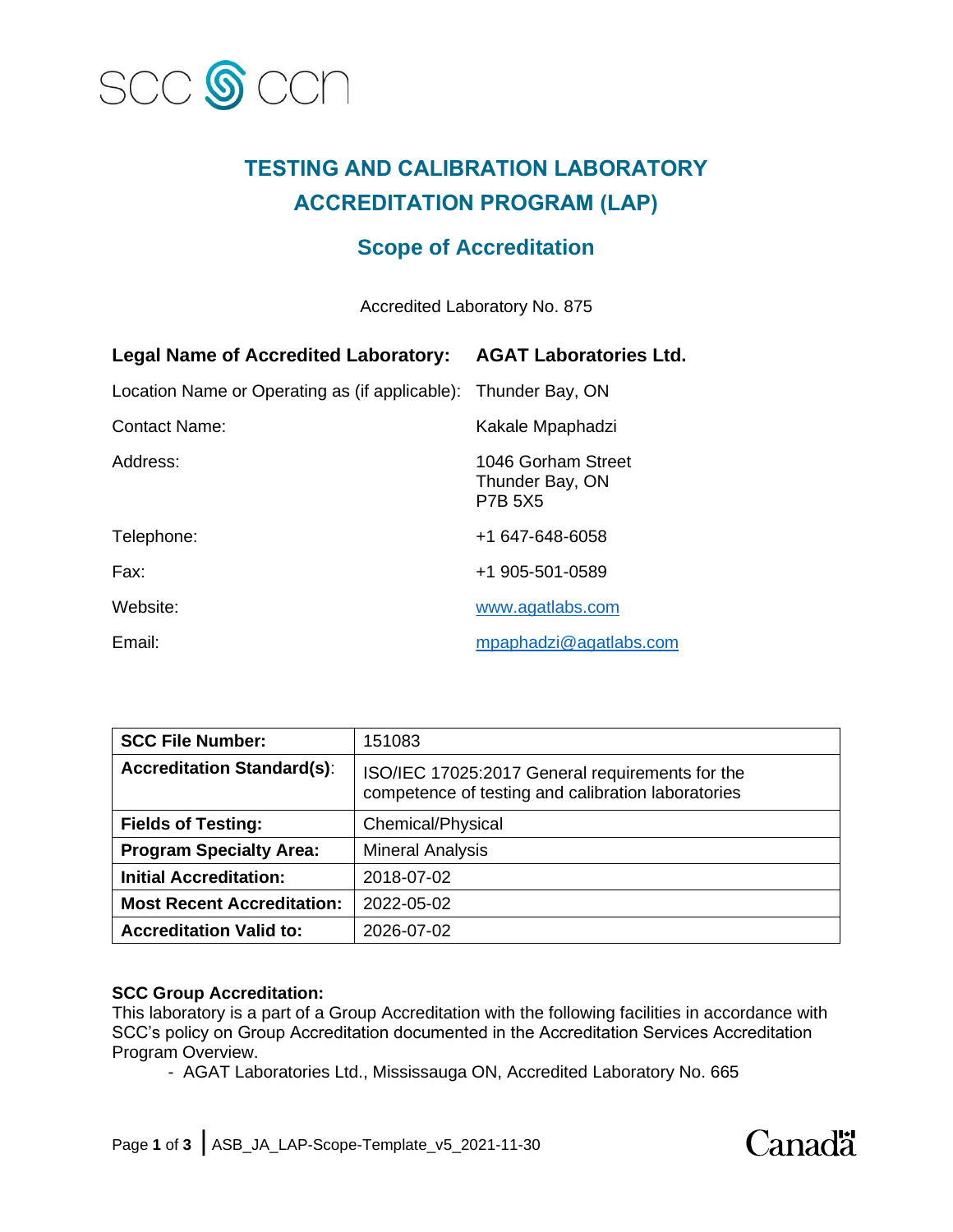

- AGAT Laboratories Ltd., Calgary AB, Accredited Laboratory No. 958 The physical sample preparation involving accredited test method for Minerals Analysis as listed on the Scope of Accreditation may be performed at the off-site sample preparation laboratories that are monitored regularly for quality control and quality assurance practices at the following locations:

- AGAT Laboratories Ltd.- 1045 Gorham St., Thunder Bay, ON P7B 5X5
- AGAT Laboratories Ltd.- 150 Jaguar Dr., Timmins, ON P4R 0A8
- AGAT Laboratories Ltd.- 35 General Aviation Road, Timmins, ON P4N 7C3
- AGAT Laboratories Ltd. 120 8600 Glenlyon Parkway, Burnaby, BC, V5J 0B6

*Remarque: La présente portée d'accréditation existe également en français, sous la forme d'un document distinct.*

*Note: This scope of accreditation is also available in French as a separately issued document.*

#### **METALLIC ORES AND PRODUCTS**

#### **Mineral Analysis Testing**

#### **Mineral Assaying and Geotechnical Testing**

| $MIN - 12007$ | Soil Sieving, Screen Analysis and Particle Size   |
|---------------|---------------------------------------------------|
|               | Distribution of Mineralogical Samples             |
| $MIN - 12010$ | Crushing and Splitting of Mineralogical Samples - |
|               | Mining Geochemistry Assaying Division -           |
|               | <b>Branches</b>                                   |
| MIN-221-12006 | Determination of Gold, Platinum and Palladium in  |
|               | Geological Samples by Lead Fusion Fire Assay      |
|               | with Inductively Coupled Plasma-Optical           |
|               | Emission Spectroscopy (ICP-OES) finish [Au, Pd,   |
|               | Pt]                                               |
| MIN-12004     | Determination of Gold in Geological Samples by    |
|               | Fire Assay Lead Collection Followed By            |
|               | Gravimetric                                       |
| MIN-12019     | Determination of Gold in Geological Samples by    |
|               | Lead Fusion Fire Assay and Atomic Absorption      |
|               | Spectroscopy                                      |
| MIN-12012     | Milling of Mineralogical Samples                  |

Number of Scope Listings: 06

### **Notes:**

**ISO/IEC 17025:2017:** General Requirements for the Competence of Testing and Calibration Laboratories **RG-MINERAL:** SCC Requirements and Guidance for the Accreditation of Mineral Analysis Testing **Laboratories** 

All the methods listed in this scope are subject laboratory In-house Test Methods.